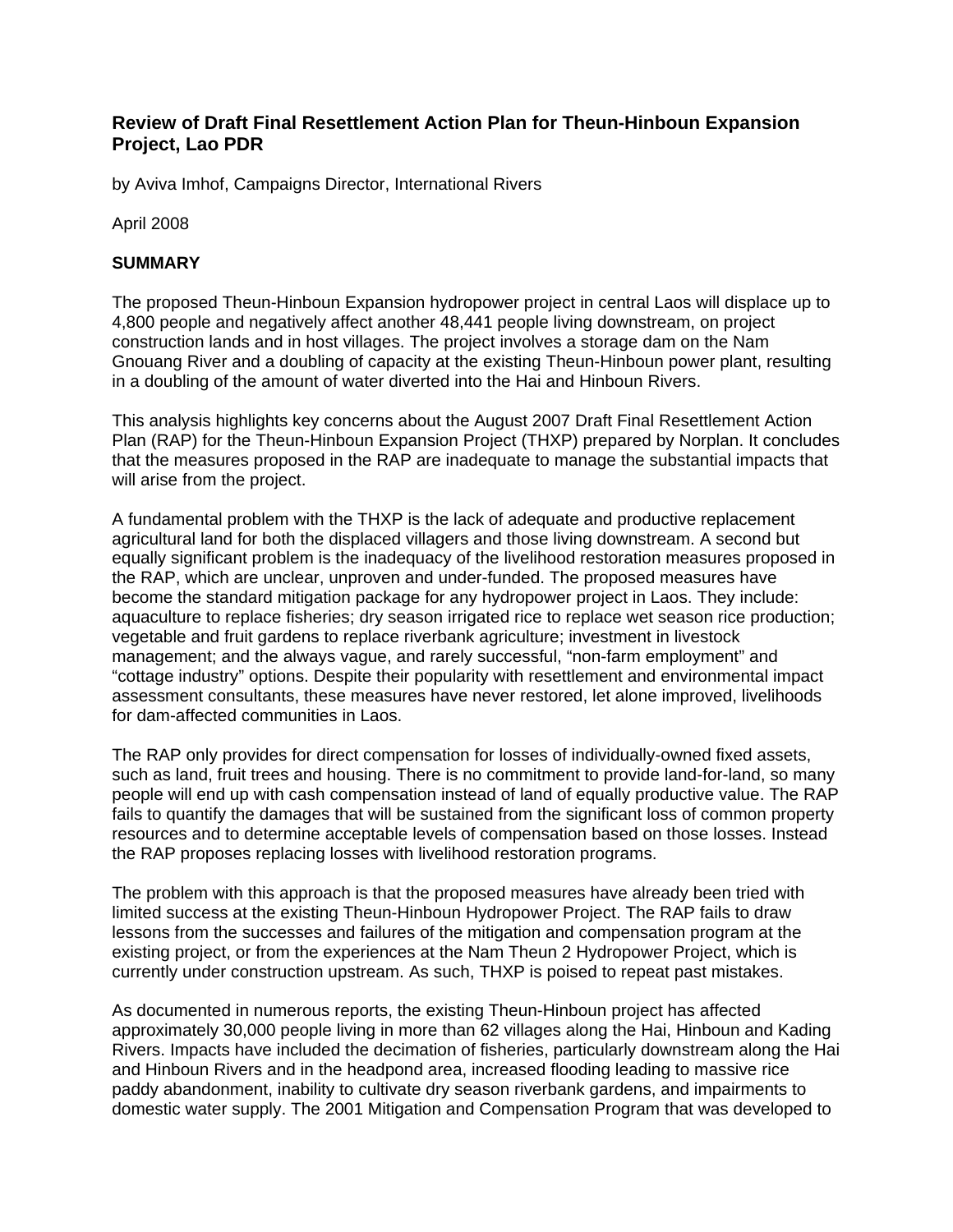resolve these impacts has had few concrete successes after six years of implementation. As documented in the 2007 FIVAS report *Ruined Rivers, Damaged Lives[1](#page-1-0) ,* the failures of the existing mitigation and compensation program can be attributed to the following factors:

- No compensation for lost fisheries has been paid to affected communities, and only four community fish ponds have been built to replace lost fisheries, having a "negligible impact" on providing replacement protein to affected communities.
- No compensation has been paid for the massive rice paddy abandonment that has occurred as a result of prolonged and more frequent flooding since project operation.
- The dry season vegetable garden program has met with limited success due to lack of a market for produce, the extra labor required, pump breakdown, fence failure, crop disease and loss of fruit trees from flooding.
- The dry season rice irrigation scheme, after an initial bumper crop, has seen universal declines in yields over the past five years. The profitability of dry season rice is questionable due to the costs of inputs such as fertilizer, pesticides and electricity for water pumping and many households have fallen into unserviceable debt as a result.

Ten years after the Theun-Hinboun project began operating, communities are worse off than they were before project development. Yet instead of attempting to learn from these failures, apply the lessons to a revised livelihood restoration program, and factor in direct compensation for actual losses, the THXP RAP appears to propose more of the same, with the possible exception of a commitment to pay for irrigation electricity costs for the duration of the concession. This unwillingness to learn from past mistakes and invest the necessary resources for real livelihood restoration inspires little confidence that the Theun Hinboun Power Company (THPC) will be able to restore, let alone improve, livelihoods in just six years after commercial operation.

# **BUDGET**

One of the much-touted benefits of the current RAP, according to THPC and its shareholders, is the amount of funding available for the program, which totals US\$41 million<sup>[2](#page-1-1)</sup> over ten years. However, a breakdown of the proposed expenditure tells a different story. Of the \$41 million available, \$8.3 million will cover staffing costs for the Social and Environment Division, \$9 million will support resettlement infrastructure and land preparation (for those from the reservoir area), and \$9.7 million will pay for infrastructure for downstream areas (which includes relocation, electrification, irrigation and water supply).

The budget includes only \$850,000 to pay for compensation for lost assets for those displaced from the reservoir area, around \$2.5 million for livelihood programs over an 11-year period for the 4,800 people displaced from the reservoir area, and \$3.9 million for livelihood programs over 11 years for the 29,500 affected villagers downstream. This amounts to about \$47 per person per year for resettled communities for livelihood programs and a meager \$12 per person per year for downstream communities. While it is relatively easy to provide new houses, electricity and irrigation infrastructure, the big challenge in Laos is ensuring that people have a long-term, sustainable source of livelihood and income. With such a small amount of funding to invest in

<span id="page-1-0"></span> $\overline{a}$ <sup>1</sup> FIVAS, *Ruined Rivers, Damaged Lives: The Impacts of the Theun-Hinboun Hydropower Project on Downstream Communities in Lao PDR, Oslo, 2007, p.7.* 

<span id="page-1-1"></span> $2$  All dollar figures are in US dollars.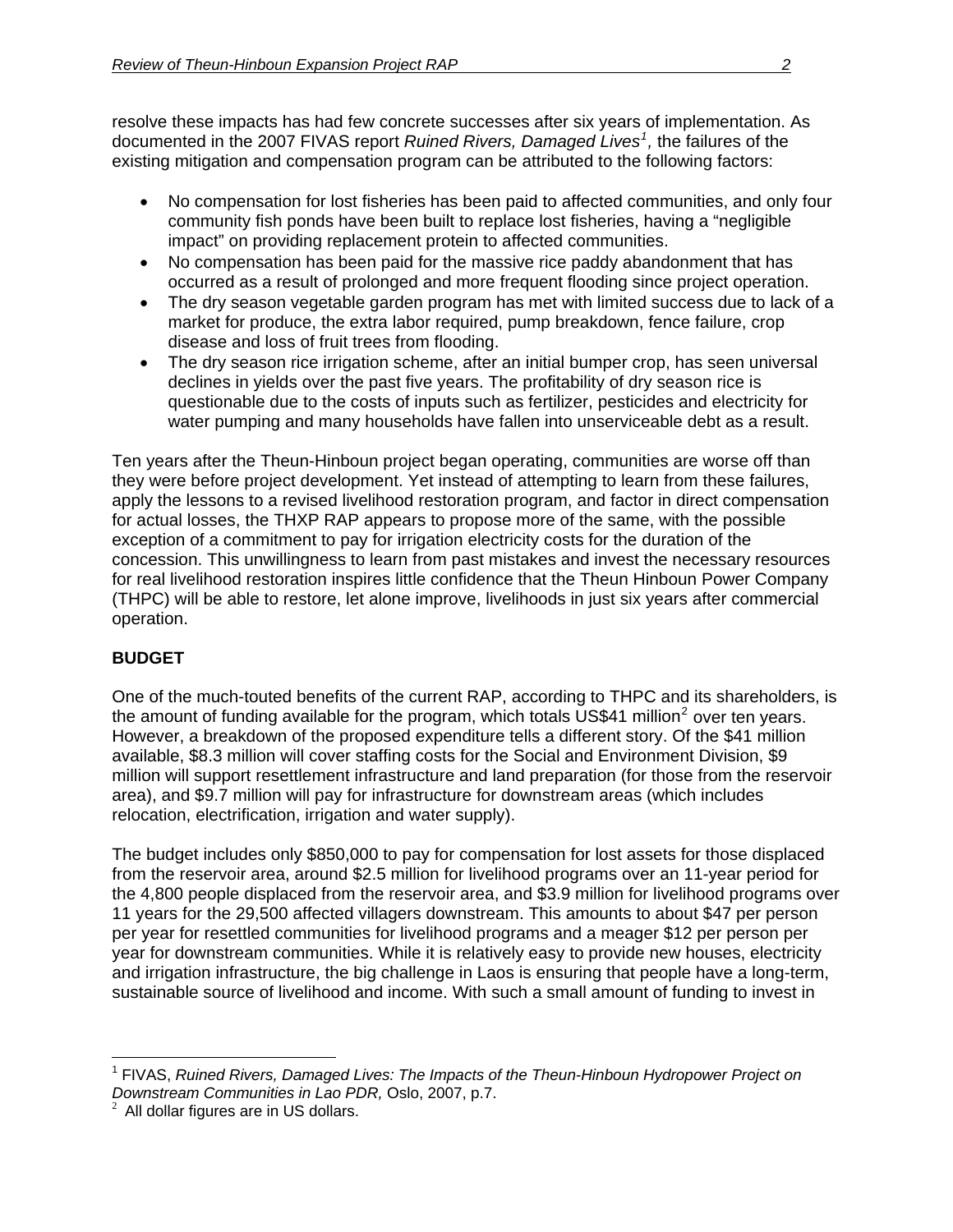livelihood programs over an 11-year period, it is unlikely that the THXP income targets can be met or that livelihoods can be restored. $3$ 

Furthermore, THPC's guarantee of funding for only six years after dam operation jeopardizes the program's long-term sustainability. Experience at the existing Theun-Hinboun project indicates that it is highly unlikely that income targets will be met within six years after project operation, particularly given the lack of productive replacement land for villagers and the extensive expected impacts in the Hai and Hinboun valleys.

# **RESERVOIR AND HOST VILLAGE RESETTLEMENT PLAN**

# **Insufficient Land and Resources**

Up to 4,800 people from 11 villages will be moved to three host villages along the Nam Phiat and Nam Ngoy (Ban Nongxong, Sopphouan and Phonthong). Resettlement will increase the village population in the host villages from 1,591 to around 6,000 people, exacerbating competition for scarce natural resources in the area. The biggest problem with the RAP is the lack of productive agricultural land for the displaced population, and the lack of any concrete analysis or field data to document the land and resources available to sustain a quadrupling of the population in the area.

Currently, the average amount of paddy land per household in host villages is 1.2 hectares (ha), which is generally sufficient to ensure food security in rice supplies for the existing population. However, quadrupling the population in the host villages means there will be insufficient paddy land for all families. The entitlements for resettlers include "Replacement land of at least the same size and equal productive value at a location acceptable to the [project affected peoples]", but it is unclear where this land will come from.

The RAP states that "the land needed for cropping can be reduced if irrigation can be introduced", but goes on to note that "of the three host villages, there is only potential for irrigation in Phonthong".<sup>[4](#page-2-1)</sup> Although no detailed studies have been done of the area, and the only studies that have been done are desk studies, Norplan estimates around 541 ha might be available for irrigation.<sup>[5](#page-2-2)</sup> This is a relatively uneducated guess since no soil surveys or field work have been carried out to determine whether the land is suitable for irrigation.

At the nearby Nam Theun 2 Hydropower Project, villagers were promised 0.16 ha of irrigated rice paddy per family. However, like with the THXP, the resettlement areas had not been subjected to detailed soil surveys, and after project approval it was revealed that the soils were too porous to sustain irrigated rice paddy.<sup>[6](#page-2-3)</sup> This illustrates the importance of conducting detailed

 $\overline{a}$ 

<span id="page-2-0"></span> $3$  The RAP lists income targets for resettled villagers at 17.5 million kip per family per year (equivalent to about US\$1800 per year at current exchange rates) and for downstream households at US\$1500 per year. The discrepancy between income targets for resettled and downstream villagers is not explained, nor is the rationale for these figures. In any event, due to currency fluctuations and failure to include noncash items of livelihood the numbers are rather arbitrary. Targets expressed in terms of livelihood rather than purely income would ultimately be more useful for measuring the success of the program. 4

<span id="page-2-1"></span>Norplan, *Theun-Hinboun Expansion Project Draft Final Resettlement Action Plan*, August, 2007, Part 2, ք.62<br><sup>5</sup> հեն

<span id="page-2-2"></span>Ibid.

<span id="page-2-3"></span><sup>6</sup> Aviva Imhof and Vinya Sysamouth, *International Rivers Network Visit to Nam Theun 2 Hydropower Project in Laos, Trip Report and Project Update,* International Rivers Network, September 2006, p.15.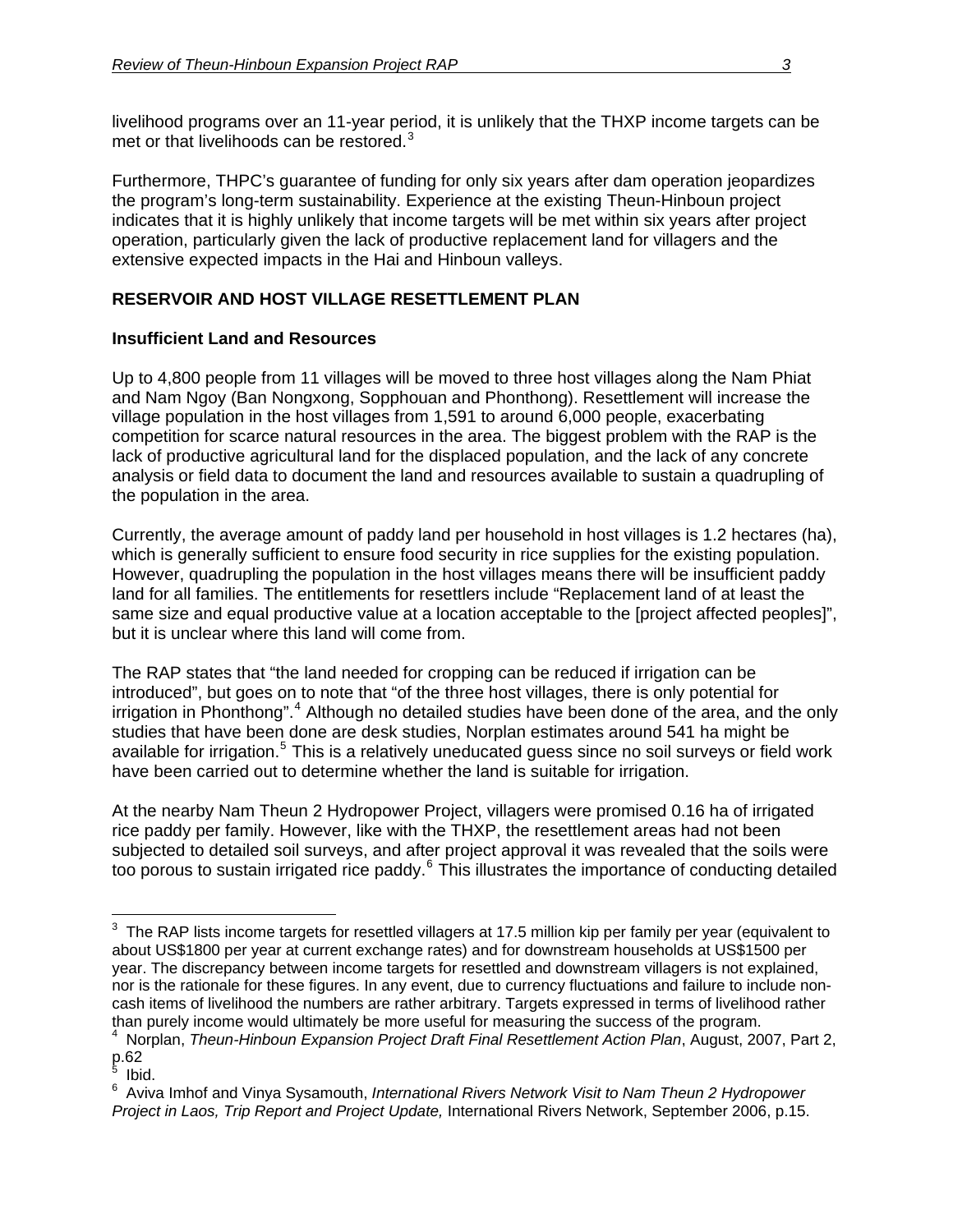soil and site surveys prior to finalizing resettlement plans, something that Norplan has not bothered to do.

Even if the land is suitable for irrigation, the amount available is still insufficient to offer 1 ha of land per resettler family: 735 households will be moved into the area, and only 541 ha of potentially irrigable land is available.

The RAP also acknowledges that there is already significant competition for other natural resources in the host village area. The RAP admits that the exploitation of non-timber forest products (NTFPs) in the Nam Phiat and Nam Ngoy areas "is being undertaken at unsustainable levels."<sup>[7](#page-3-0)</sup> On fisheries, host villages have "reported a dramatic decline in average catch per hour between 1997 and 2004" and villagers have to spend almost twice as much time as before to catch the same amount of fish. Norplan admits that "the pressure on fisheries in the host villages will certainly increase as a result of the coming resettlement process." $8$ 

# **Unproven and Risky Livelihood Options**

In spite of the concerns surrounding land and resources in the host village areas, the Norplan framework presents a willfully naive optimism of the livelihood options for resettled villagers and host communities. The livelihood model is vague and does not clearly specify resettlers' and host families' entitlements. Norplan proposes five livelihood options, all of which lack the necessary detail to indicate that the models are well-tested, sustainable and viable.

(a) Agriculture

Norplan states that "where possible, each household will be provided with an irrigated paddy plot of 1 hectare with slope less than 5 percent" and that irrigation will be provided "wherever feasible".<sup>[9](#page-3-2)</sup> Norplan further states that "households that are not given irrigated land will be given a larger area of rain-fed paddy land".<sup>[10](#page-3-3)</sup> However, Norplan fails to refer back to their earlier analysis which noted that host families have an average of 1.2 ha per family of paddy land, and that the potential amount of additional land suitable for irrigation is 540 ha. There is simply insufficient land to provide all families with an irrigated paddy plot of 1 ha or a larger area of rain-fed paddy land. This is not addressed in the livelihood plan, nor are there any firm commitments regarding how much land each resettled and host family is entitled to.

In addition, there is no discussion of the difficulties of cultivating dry season rice and the economic marginality of irrigated dry season agriculture, particularly in a remote area at a distance from a market. This is surprising because THPC has been involved for several years in encouraging dry season irrigated rice and corn in the Hinboun valley, with limited success. By their own admission, THPC has had difficulties ensuring that the operations are profitable due to the high costs of pumping water and inputs such as fertilizer.<sup>[11](#page-3-4)</sup> Villagers have reported declining yields over the four years since the dry season rice program was introduced, and a

<span id="page-3-0"></span> $\overline{a}$ 7  $\frac{7}{8}$  Norplan, *Draft Final RAP*, Part 2, p.76.

Ibid, p. 77.

<span id="page-3-2"></span><span id="page-3-1"></span><sup>9</sup>  $\frac{9}{10}$  Ibid, p.82.

Ibid.

<span id="page-3-4"></span><span id="page-3-3"></span> $11$  This is noted in Part 3 of the RAP which states that for irrigated agriculture "marginal benefit was obtainable overall but many villages lose money on this activity." The RAP admits that only 872 families were still involved in 2007, of an approximately 5000 families living in downstream area.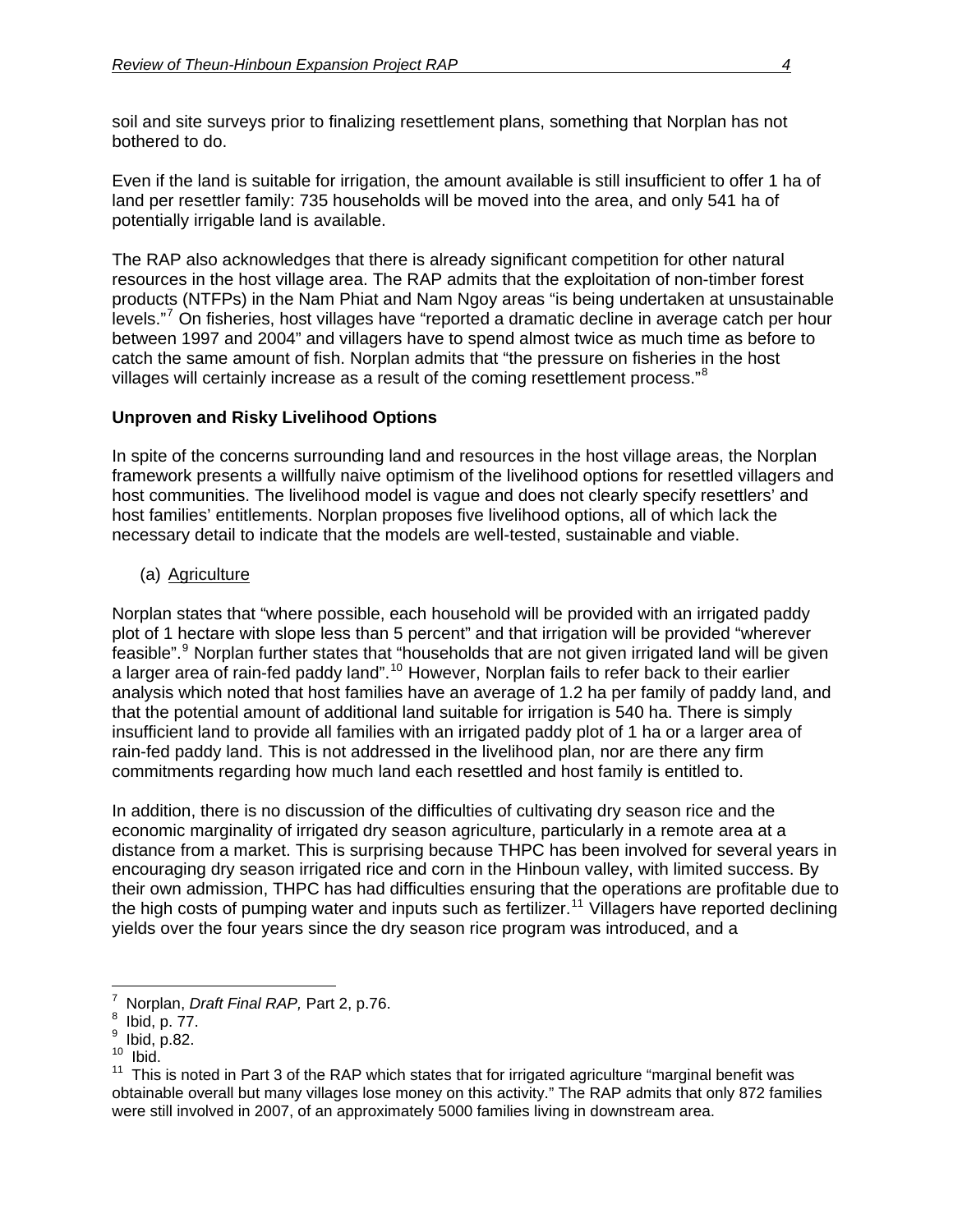corresponding increase in debt to the village Savings and Credit Funds.<sup>[12](#page-4-0)</sup> Many of the poorest households have had to withdraw from the program as their debts mounted and yields collapsed, often turning to migrant labor in Thailand, day labor locally, or cutting wood for wealthy persons to survive. Yet the RAP fails to even refer to, let alone evaluate, the existing THPC program, thereby missing an opportunity to learn from past mistakes.

The RAP states that land for other agricultural activities "*could consist of* 0.5 ha of rain-fed terrace, 0.2 ha of orchard and a small garden plot close to the house of 0.1 ha<sup>"[13](#page-4-1)</sup> (emphasis added). This statement does not clearly specify what resettlers and host communities are entitled to, nor does it draw lessons from the existing Theun-Hinboun project where villagers received fruit and vegetable gardens to compensate for the loss of riverbank gardens. According to the FIVAS report, *Ruined Rivers, Damaged Lives,* THPC's dry season vegetable garden program has largely failed in four of the five villagers visited by the researchers.<sup>[14](#page-4-2)</sup> Some of the reasons for failure include the lack of a market for produce, extra labor required, pump breakdown, fence failure, crop disease and loss of fruit trees from flooding.<sup>[15](#page-4-3)</sup>

(b) Livestock

The RAP admits that there is insufficient grazing land in the host communities to accommodate additional resettlers, resulting in the need to grow forage to feed livestock. The RAP states that "each household will be provided with 0.5 hectare of forage plot" but doesn't state where this land will come from.<sup>[16](#page-4-4)</sup> The RAP goes on to state that villagers will need to dry and store fodder to provide a sufficient year-round supply of food. However, the RAP does not take into account the additional work that will be required to grow, harvest and dry forage for animals that currently undertake free-range grazing. This will put stress on all resettled and host households, but particularly on poorer or more vulnerable households that have little spare labor available.

(c) Community forest activities and plantations

The RAP states that each household will get 1.5 ha of plantation and a 1.5 ha share of the community forest. In addition, each household will be provided with 0.5 ha of NTFP-gardens due to the already high pressure on existing forest resources. The livelihood model provides no details on what kind of products will be grown in these gardens and plantations (beyond a passing reference to cardamom and eucalyptus), how the plantations will be cultivated and managed, who will be responsible for harvesting the plantations, how economically viable they will be, and what measures will be put in place to ensure that existing forests are not overexploited.

The Asian Development Bank was involved in promoting eucalyptus plantations in Laos over a ten-year period from 1993 to 2003. According to the ADB's own internal evaluation, "Plantations … established and managed by the majority of farmers and individuals were unproductive or had low yields. Thousands of inexperienced farmers and individuals were misled by prospects of unattainable gains, leaving the majority of farmers with onerous debts, with no prospect of

<span id="page-4-4"></span><span id="page-4-3"></span>

<sup>&</sup>lt;sup>12</sup> FIVAS, Ruined Rivers, Damaged Lives, p.47.

<span id="page-4-2"></span><span id="page-4-1"></span><span id="page-4-0"></span><sup>&</sup>lt;sup>13</sup> Norplan, *Draft Final RAP, Part 2, p. 82*<br><sup>14</sup> FIVAS, *Ruined Rivers, Damaged Lives, p.* 46.<br><sup>15</sup> Norplan, *Draft Final PAP*, Part 2, p. 84.

<sup>16</sup> Norplan, *Draft Final RAP,* Part 2, p.84.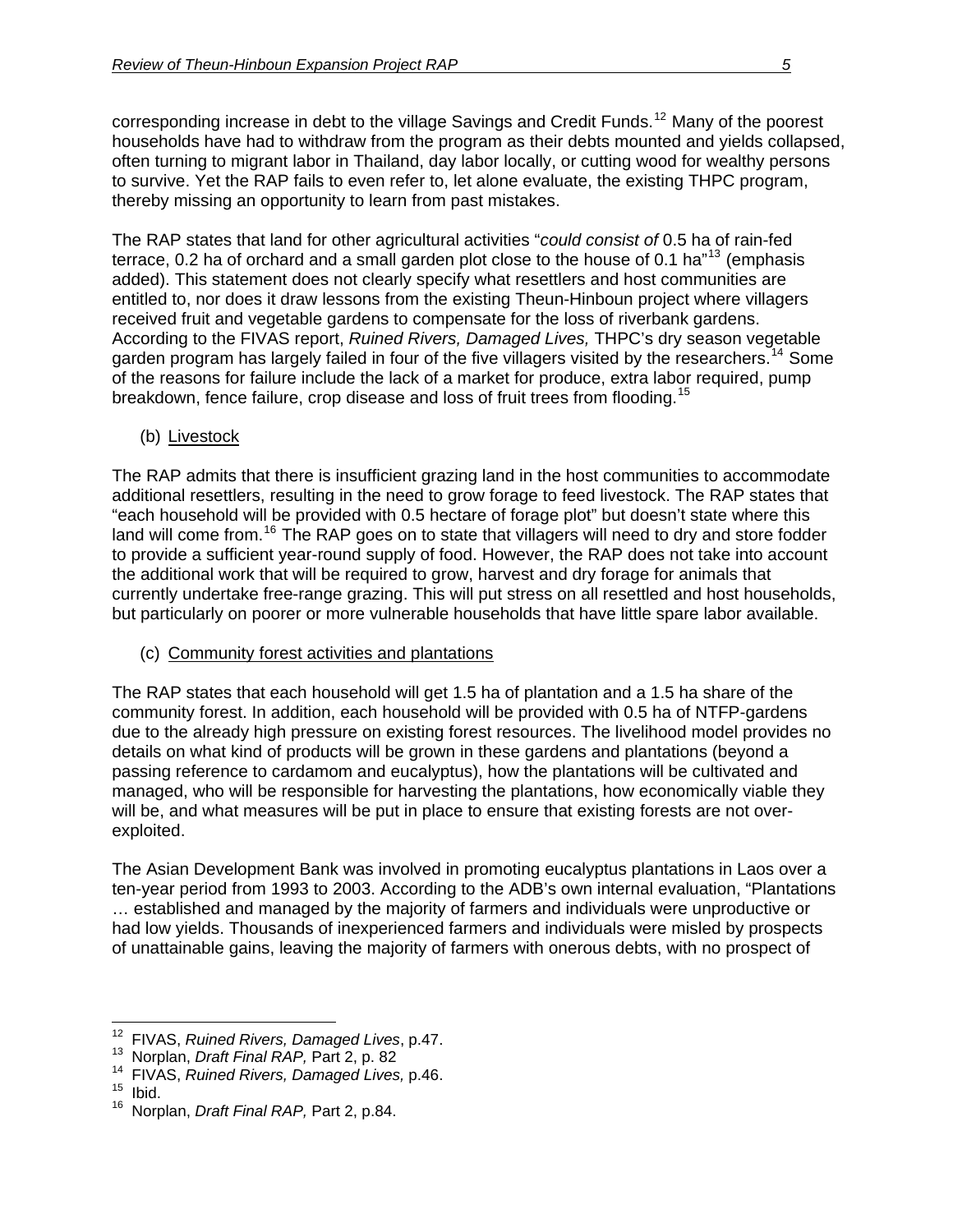repaying their loans, and with failing plantations."<sup>[17](#page-5-0)</sup> Experience in Laos has clearly shown that it is simply not appropriate to expect Lao subsistence farmers with no previous experience in tree growing to become market-viable eucalypt farmers, particularly when highly capitalized multinationals in Laos have difficulty achieving the required growth rates to be cost-effective producers.[18](#page-5-1)

## (d) Fisheries

The fisheries component of the livelihood package consists of small-scale aquaculture at the household level. The RAP assumes that small-scale aquaculture can be easily introduced to resettled villages despite the considerable constraints posed by introducing these activities in relatively short periods of time, particularly for populations suffering the trauma of recent dislocation from their traditional lands. The experience of numerous other development projects, including the UNDP-funded Provincial Aquaculture Development Project<sup>[19](#page-5-2)</sup>, is that there is a relatively slow adoption of aquaculture during the early years. Households that do take it up tend to be those with relatively more capital (land and cash) who are prepared to take some degree of risk. Frequently, poorer families will not take the risks required to participate in aquaculture, unless the project is prepared to provide all of the required inputs at no cost to villagers. The THXP RAP states that households will be expected to contribute labor to construct the fish ponds, and after a one-off provision of fish seed, households will be expected to purchase future seed and fish feed. Under these circumstances, one could expect an aquaculture participation rate of less than [20](#page-5-3)%, made up of mostly wealthier families.<sup>20</sup>

Specific concerns with aquaculture plans include:

- 1. *Lack of land.* Land will be at a premium in all host villages and experience suggests that most villagers will give a higher priority to rice cultivation than aquaculture, for historical and cultural reasons.
- 2. *Weak extension services.* Affected people will need several years of dedicated support and extension services before they will be proficient at spawning and nursing of fish seed for sale to others. Experience at the existing Theun-Hinboun project indicates that THPC and provincial extension services are quite weak.
- 3. *Lack of available fish seed.* There is a local shortage of fish seed, which will either have to be supplied from Thai stock or sourced from around Vientiane, making it difficult for villagers to procure directly.
- 4. *Small size of pond.* The indicative size of fish pond of 100 square meters is insufficient to replace lost protein from wild fish catch, and therefore should not be viewed as adequate compensation or mitigation for lost fishery livelihood. Many households will lose several hundred kilograms of fish per year, for which a pond of at least twice the size would be

<span id="page-5-0"></span> $\overline{a}$ <sup>17</sup> Asian Development Bank Operations Evaluation Department, *Sector Assistance Program Evaluation:*<br>Agriculture and Natural Resources in Lao People's Democratic Republic, 2005, p.36.

<span id="page-5-1"></span>*Agriculture and Natural Resources in Lao People's Democratic Republic*, 2005, p.36. 18 Barney, K. (forthcoming). "Local Vulnerability, Project Risk, and Intractable Debt: The Politics of Smallholder Eucalyptus Promotion in Salavane Province, Southern Laos." in D. Snelder and R. Lasco (editors), *Smallholder tree growing for Rural Development and Environmental Services: Lessons from* 

<span id="page-5-2"></span>This project was dedicated solely to aquaculture extension for smallholders and small-scale hatchery establishment

<span id="page-5-3"></span><sup>&</sup>lt;sup>20</sup> See Blake, A Review of the Adequacy of Compensation Measures for Communities Living Along the *Xe Bang Fai River, Nam Theun 2 Hydropower Project, Lao PDR,* January 2005. (available at http://www.internationalrivers.org/en/node/920)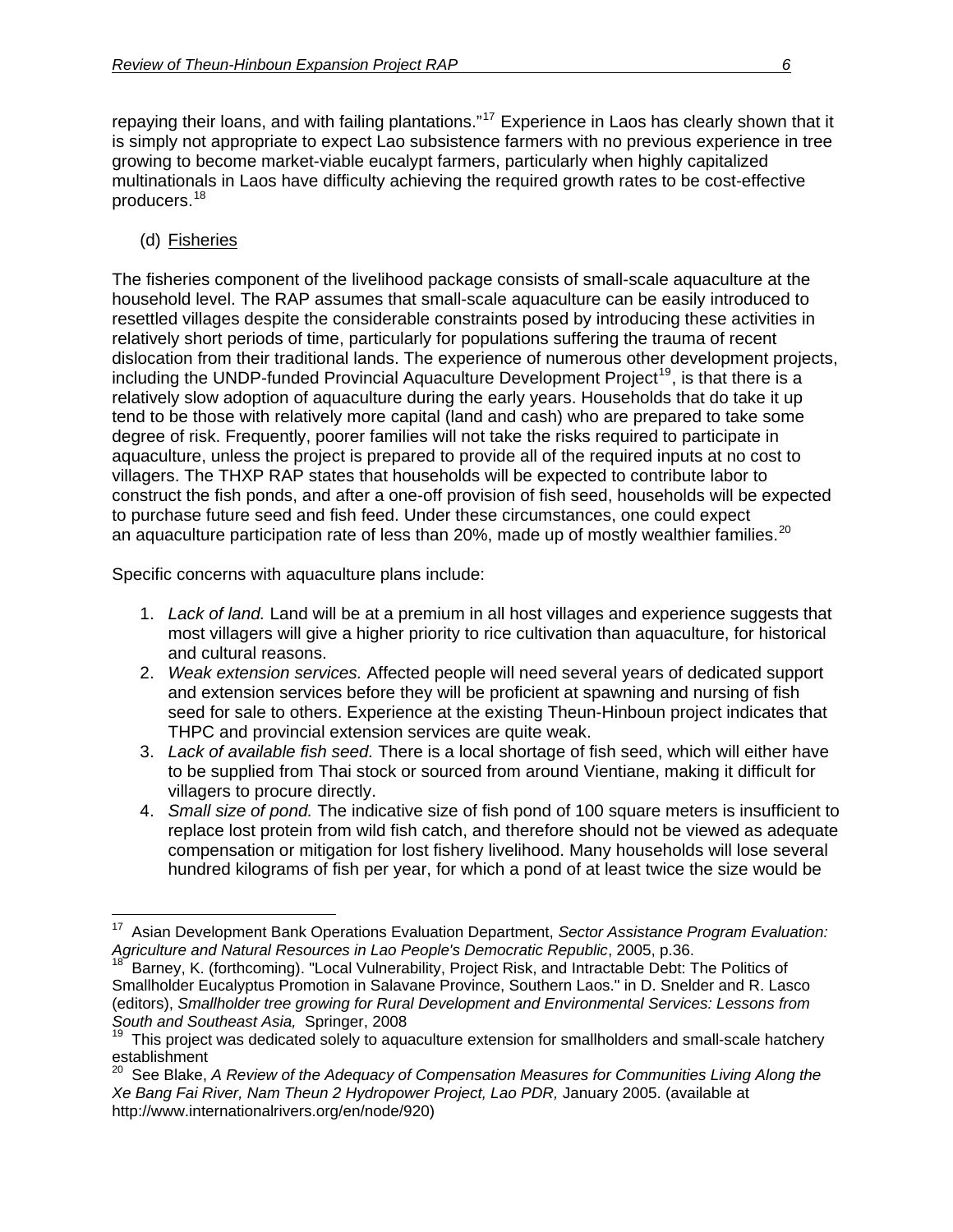required to produce an equivalent amount of fish. This does not take into account the extra costs of aquaculture versus capture fisheries.

- 5. *Rice-fish culture failure.* It is naive to think that rice-fish culture systems will succeed in the context of the resettlement villages, given their poor record elsewhere in Laos and NE Thailand.<sup>[21](#page-6-0)</sup>
- (e) Non-farm activities

The RAP mentions potential wage labor opportunities for resettled households, but many of the proposed opportunities are not suitable for ethnic minority households, some of whom do not speak Lao, let alone English. The proposed employment opportunities include working for the government, tourism companies, and traders, but it is clear little research or analysis was conducted to determine if these are feasible jobs for resettled villagers. In addition, the RAP mentions temporary work during THXP operation and during the resettlement process. Dam operation requires very little labor, and work during dam construction and resettlement will be short-term and unavailable to most resettlers. Experience at the nearby Nam Theun 2 project has shown that most dam construction jobs have gone to Lao Loum (lowland Lao people) from Vientiane and other urban areas. Very few jobs have gone to local ethnic minority groups. Local people also report that they need to bribe foremen to get jobs and many of them lack the cash to do so. $^{22}$  $^{22}$  $^{22}$ 

### **Unsubstantiated Income Targets**

The RAP includes some analysis of net income to be expected from the proposed livelihood options for villagers and optimistically concludes that income targets will be met. However, the analysis is weak and unsubstantiated in most areas. It does not quantify how much work will be required of resettled families in order to meet these targets. Nor does the analysis address what will happen to poorer or vulnerable families that lack the household labor or capital required for the livelihood activities. The RAP's estimated yield of various agricultural products is based on the figures used in the Nam Theun 2 resettlement plan. It is unclear why Norplan did not use more realistic and observed figures based on the existing THPC mitigation and compensation program. In fact, the Nam Theun 2 Power Company has had to revise their agricultural program several times because the soils are not suitable for the production processes initially recommended. This is likely to be the case at THXP as well, because like at NT2, there have been no detailed land or soil surveys of the resettlement sites prior to development of the resettlement plan.

#### **Other Concerns**

 $\overline{a}$ 

• Lack of clear support for vulnerable households. The RAP states that support will be provided to resettled families until "at least 80 percent of sample households have achieved an income equal to or greater than the target income for two consecutive years."[23](#page-6-2) It goes on to state that "special support will be provided to households that do

<span id="page-6-0"></span><sup>21</sup> See for example, Funge-Smith S.J, "Small-scale rural aquaculture in the Lao PDR", *FAO Aquaculture Newsletter*, Nos 22 and 23, 1999 and Halwart M. and M.V. Gupta (eds), *Culture of Fish in Rice Fields*, FAO and the WorldFish Centre, 2004.

<span id="page-6-2"></span><span id="page-6-1"></span><sup>22</sup> Aviva Imhof and Vinya Sysamouth, *International Rivers Network Visit to Nam Theun 2 Hydropower Project in Laos, Trip Report and Project Update,* International Rivers Network, September 2006, p.20 23 Norplan, *Draft Final RAP,* Part 2, p.87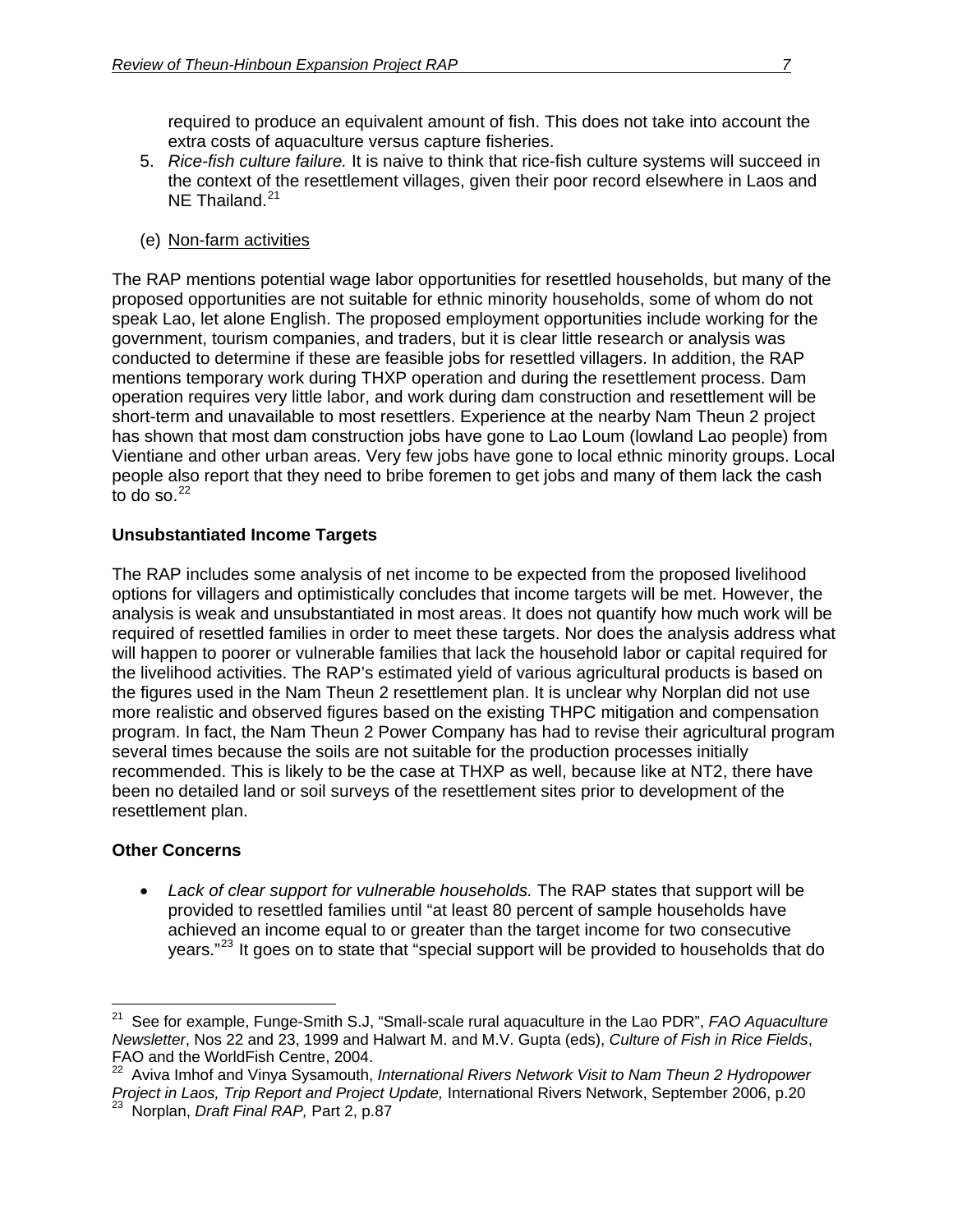not achieve the income targets"<sup>24</sup>, but does not specify what kind of special support, nor for how long this support will be provided.

- *Vague food support commitment.* The RAP states that resettled people will receive rice support "during the transition period until livelihood activities provide subsistence requirements."[25](#page-7-0) Nowhere in the document does it define how long the transition period will be. Furthermore, later on the RAP states that food support will "gradually be phased out" after the first year of resettlement, but states that "others will need two or three years of support". It therefore appears that THPC are budgeting for only 2 to 3 years of food support, rather than until such time as people are able to grow enough food to feed their families.
- *Failure to assess risks of village savings funds.* The RAP states that some assistance to resettlers may be provided through village Savings and Credit Funds.<sup>[26](#page-7-1)</sup> Yet there is no consideration of the risks of indebtedness that Savings and Credit Funds entail, nor is there any discussion of the experience that THPC has had with village funds over the past six years. Village Savings and Credit Funds can be useful tools to improve availability of credit in times of need, but there are great risks in them being used to replace compensation entitlements, which should be given free of charge to villagers to compensate for lost income and resources. Otherwise villagers are set up for a cycle of indebtedness at the very moment they are most vulnerable; namely, as they face the real disruption of resettlement and the challenges of rebuilding their lives in new and unfamiliar areas. In addition, the poorest and most vulnerable families are often excluded from the fund because other villagers know that they are at high risk for failing to repay the loans. $27$

# **RECIPIENT RIVERS, HEADPOND AND UPSTREAM AREAS RESETTLEMENT PLAN**

THXP's impacts on the Nam Hai and the Nam Hinboun will be severe as the project doubles water releases into these recipient rivers. The RAP admits that the project will significantly increase the frequency and duration of flooding along the Nam Hai and Nam Hinboun, that greater erosion will occur along these rivers (where large quantities of land have already been eroded away, without payment of compensation by THPC), and that fisheries in the Hinboun River will be almost completely annihilated, with the exception of a few survivors adapted to very turbid waters. Along the headpond of the existing Theun-Hinboun project, the RAP predicts reductions in fish catch, increased fluctuation in water levels affecting riverbank gardens and poorer water quality.

Yet despite the fact that seven years of THPC's environmental and social mitigation activities have failed to address the devastating impacts of the existing Theun-Hinboun project, the RAP makes the optimistic assumption that the impacts from the new THXP can be managed and livelihoods restored within a period of six years after commercial operation. There is no justification for this assertion.

<sup>24</sup> 

 $\frac{24}{25}$  Ibid.<br> $\frac{25}{100}$  Ibid, p.11

<span id="page-7-2"></span><span id="page-7-1"></span><span id="page-7-0"></span><sup>&</sup>lt;sup>26</sup> Ibid, p.102<br><sup>27</sup> This was observed in Ban Pak Veng, a village in the lower Hinboun that was extensively studied by PhD student Keith Barney. See Keith Barney, *Power, Progress and Impoverishment:* 

*Plantations,Hydropower, Ecological Change and Community Transformation in Hinboun District, Lao PDR, A Field Report*, York Centre for Asian Research, June 2007, p.31.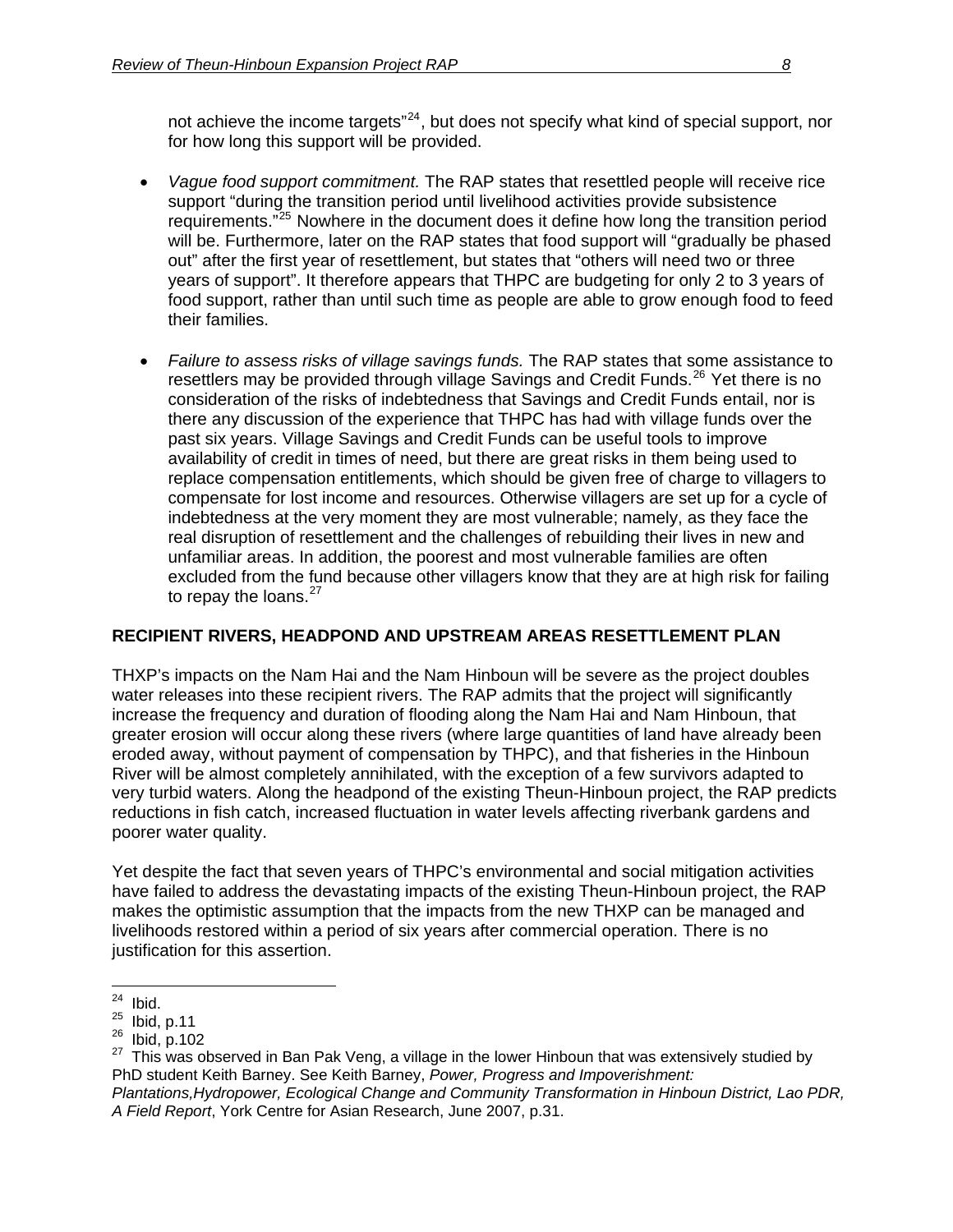### **Increased Flooding along the Nam Hai and Nam Hinboun**

The RAP admits that the additional releases into the Hai and Hinboun Rivers will significantly exacerbate flooding in these areas. Alarmingly, the RAP states that "the damage caused by a 100-year flood event will be experienced more frequently and in some cases every year." According to the RAP, the mean annual flood will inundate 164 square kilometers with THXP, as opposed to 109 square kilometers inundated under natural flood conditions.<sup>[28](#page-8-0)</sup> This additional annual flooded area of 65 square kilometers would make life untenable for many downstream villagers. In addition, the environmental impact assessment shows that the duration of the mean annual flood will increase significantly for downstream villagers. For example, at Ban Namsanam it claims that mean annual flood duration will increase from 0 hours (natural) to 393 hours (over 16 days) and at Kengkhot from 0 to 162 hours.<sup>[29](#page-8-1)</sup>

As a result, between 1,000 and 2,000 ha of paddy land "*have been or will need to be*  abandoned for wet season production in the Recipient River area" (emphasis added).<sup>[30](#page-8-2)</sup> What is remarkable about this statement is the acknowledgement that paddy land abandonment *has already occurred* as a result of the existing Theun-Hinboun project, something that THPC has denied for years. The wide variation in the approximations of how much land will be abandoned is also alarming, in that THPC does not know exactly how much paddy land will be affected by THXP. Given the additional annual flood of 65 square kilometers and the unreliability of the hydrological monitoring conducted to date  $31$ , it is quite possible that more than 2,000 ha of paddy land will no longer be viable for wet season production.

There is simply no paddy land available in the Hinboun valley with which to replace the paddy land lost to flooding. The Hinboun valley, a formerly highly productive rice growing region, is comprised of a narrow floodplain surrounded by limestone karsts and hills. Presumably a large proportion of the remaining unflooded fertile paddy land will be flooded by THXP, leaving very little available land for wet season paddy rice cultivation. Villagers will instead be increasingly forced to rely on irrigated dry season rice production or upland rice cultivation. Yet along the lower Hinboun River, the land available for upland cultivation is increasingly being taken for large-scale industrial tree plantations owned by Oji Pulp and Paper.

The result of THXP will be even greater rice deficiencies amongst households that are already suffering as a result of the existing Theun-Hinboun project. There is no substitute for rice – the most important food staple in Laos - and the vast majority of subsistence farmers will always prioritize rice cultivation over any other crop. Therefore, livelihood models that rely on non-rice options are likely to fail.

The RAP states that for permanent loss of agricultural land, people along the Hai and Hinboun Rivers will be entitled to "replacement land of at least equal productive value" OR "cash compensation to the value of 7 years production" OR "cash compensation for the land value." There is no indication as to how the type of compensation will be determined, but as there is unlikely to be any equally productive replacement land available due to the additional flooding,

<sup>28</sup> 

<span id="page-8-0"></span><sup>&</sup>lt;sup>28</sup> Norplan, *Draft Final RAP,* Part 3, p.37<br><sup>29</sup> Norplan, *Theun-Hinboun Expansion Project Draft Final Environmental Impact Assessment*, Table 6-4,

<span id="page-8-2"></span><span id="page-8-1"></span>p.6-6.<br><sup>30</sup> Norplan, *Draft Final RAP, Part 3, p.37* 

<span id="page-8-3"></span><sup>&</sup>lt;sup>31</sup> See the Critique of the Draft Final EIA/EMMP that accompanies this paper for more information.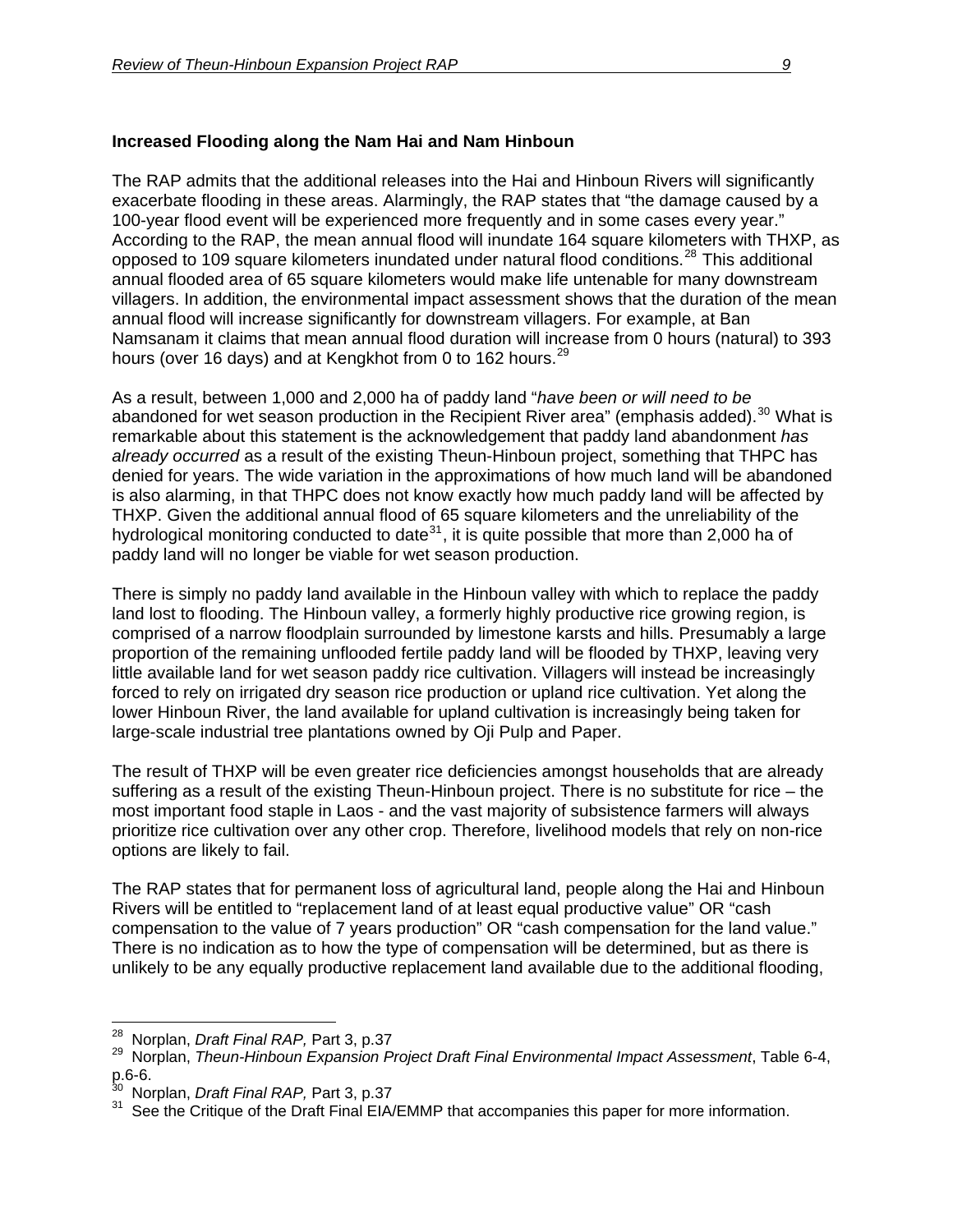villagers will likely receive cash compensation. Cash is widely regarded to be an inappropriate and unacceptable form of compensation for lost agricultural land. $32$ 

## **"Voluntary" Relocation**

As a result of the additional flooding, the RAP admits that some villages or village households will need to be "relocated". Norplan distinguishes this from resettlement, stating that it is a "milder disruption" than resettlement. This is an unjustified value judgment and illustrates the authors' lack of understanding of the significant impacts that have already occurred as a result of aggravated flooding along the Hai and Hinboun, and the substantial impairments to quality of life and livelihood that such flooding presents. To depict a situation of extended and aggravated flooding and the necessity to move villages or households to higher ground as a "milder disruption" indicates Norplan's lack of appreciation for local geography, culture and livelihood base.

According to the RAP, the relocation will be "voluntary", yet the RAP states that "in the event that [project affected persons] do not wish to relocate… they may continue to remain in their current location but will not be eligible for future compensation for flood damage or be provided any infrastructure improvement."<sup>[33](#page-9-1)</sup> This is an extraordinary statement, and indicates that relocation is by no means voluntary. Indeed, if villagers do not "choose" to relocate, they will be provided with no assistance for the aggravated flooding that will occur as a result of THXP.

Norplan is unable to state how many people will be required to relocate as a result of the aggravated flooding, which villages will be most affected, whether there is land available, and if not, where people will move. The RAP states that preference will be given to relocating people within their village territory, but fails to consider the extra pressure on land and resources that will occur as a result. For those villages that do not have sufficient available land, the RAP contains vague plans to seek "under-populated areas nearby" but does not mention where these areas are and what land is available.<sup>[34](#page-9-2)</sup> It is remarkable that a project with such large-scale impacts claims to adhere to international standards when it cannot even determine how many people will need to be relocated and to where they will be moved.

# **Electrification**

The entitlements section lists "domestic electric connections" as a benefit for all affected villages. However, THPC will only cover the costs of electricity transmission lines to village relocation sites and to villages "which are in acceptable locations", but the cost of actual household connection will still be borne by the villagers.<sup>[35](#page-9-3)</sup> This could leave the cost of electrification still beyond the reach of many impacted villages.

# **Fisheries**

 $\overline{a}$ 

<span id="page-9-0"></span><sup>&</sup>lt;sup>32</sup> See for example *Dams and Development: A New Framework for Decision-Making*, The Report of the World Commission on Dams, Earthscan, London, 2000, and Cernea, "The Risks and Reconstruction Model for Resettling Displaced Populations", *World Development*, Vol 25, No 10, pp1569-1587, 1997.<br><sup>33</sup> Norplan, *Draft Final RAP,* Part 3, p.36<br><sup>34</sup> Ibid, p.39<br><sup>35</sup> Ibid, p.45.

<span id="page-9-2"></span><span id="page-9-1"></span>

<span id="page-9-3"></span>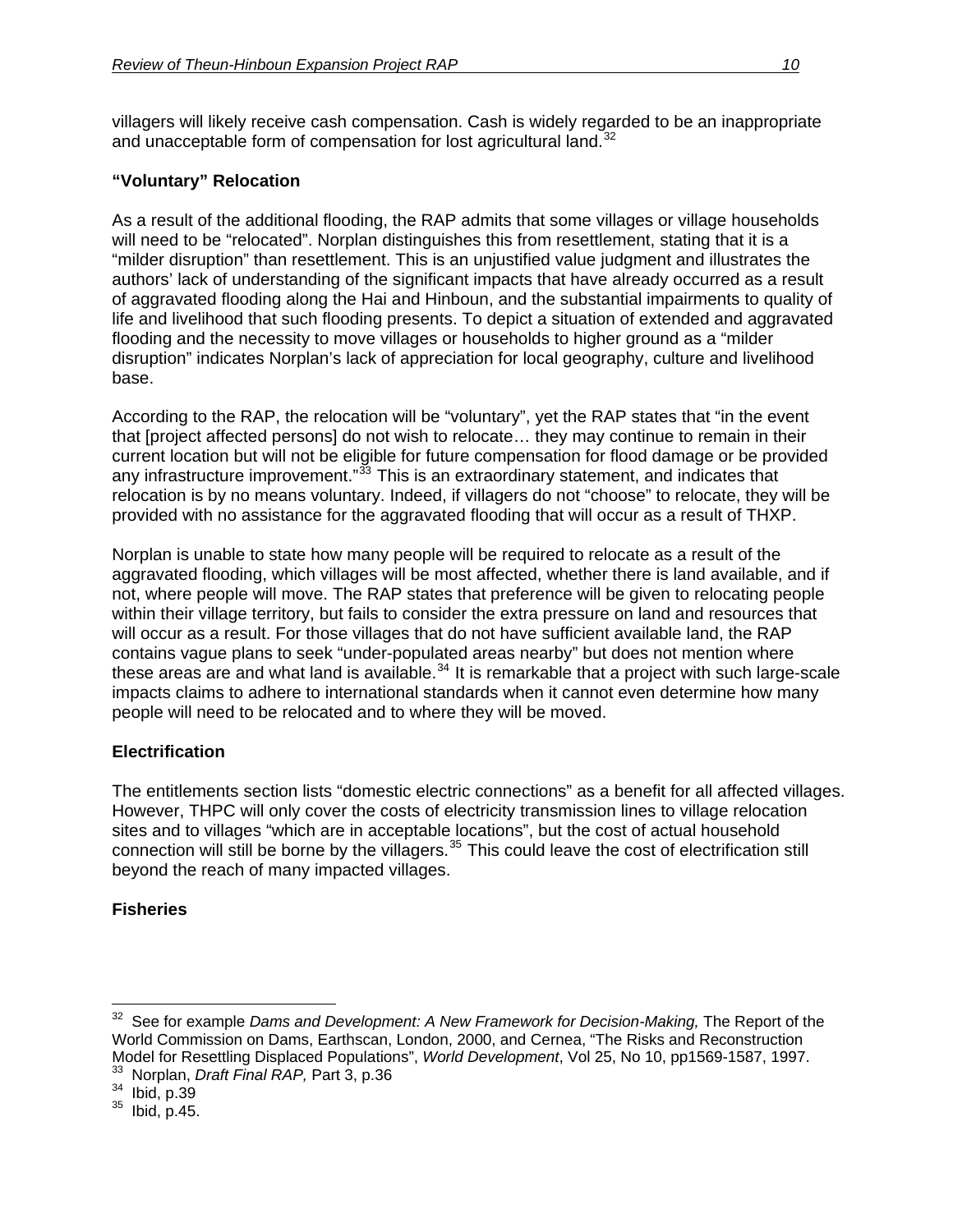The RAP admits that fisheries in the Hai and Hinboun "have already been more or less destroyed"<sup>[36](#page-10-0)</sup> by the existing project. It further admits that the additional releases will "strengthen the negative impacts on fish biodiversity and fisheries but as the value of these fisheries is already very low the incremental damage will mot (sic) likely be small." $37$  Despite the admission of culpability with regards to the once productive fishery of the Hai and Hinboun Rivers, no compensation for lost fisheries has been included in the THXP RAP. Indeed, THPC has consistently refused to pay compensation for lost fisheries, despite recommendations from experts to do so.<sup>[38](#page-10-2)</sup> In one village along the Hinboun, Ban Thonglom, the average household fish catch loss caused by the Theun-Hinboun project was \$363 per year, resulting in an annual loss for the village of \$25,773.<sup>[39](#page-10-3)</sup> Ten years of the project's operation amounts to a fish catch loss of \$257,730, which is far more than what THPC has spent on livelihood improvement activities in the village. Instead of compensating for actual losses, THPC has invested in a limited number of fish ponds which have had negligible impacts in terms of replacing lost fisheries, even by THPC's own admission.<sup>[40](#page-10-4)</sup> The RAP makes no attempt to rectify past damages by providing compensation for lost fisheries or improved aquatic resources management.

### **Livelihood Improvement Plan**

Like the RAP for the reservoir and host villages, the RAP for the downstream and upstream project areas offers a predictable array of vague livelihood options with no reference to previous experiences at the Theun-Hinboun project or other hydro projects in Laos. The RAP also fails to explain why these livelihood options would be successful in the new THXP with greatly exacerbated impacts and no appreciable differences in approaches. The proposed livelihood program includes livestock improvement plans, fish and frog raising, agriculture and "cottage industry" development.

The livestock improvement activities rely primarily on promoting more intensive production through forage growth, penning livestock and disease prevention. The RAP fails to address the very strong cultural attachment to keeping livestock free-ranging and how this attachment will be overcome, something with which the existing Theun-Hinboun project has struggled. The RAP also fails to note the additional labor required for high-intensity forage production and how this will affect other livelihood activities. The RAP recommends improved pig production and poultry production. However, nowhere in the RAP does it state whether animals will be provided to affected people free of charge, and if so, what each family is entitled to. If the animals will not be provided by THPC, it is difficult to see how villagers will be able to afford to buy additional animals for more intensive production. In addition, the plan does not address the losses of livestock - especially expensive cattle and buffalo - that will occur as a result of flooding and flood-induced disease.

The RAP recommends fish and frog-raising for downstream villagers, while admitting that "some locations are unsuitable for this activity due to regular flooding."<sup>47</sup> The section on fish and frog-

<span id="page-10-1"></span><span id="page-10-0"></span><sup>36</sup>  $\frac{36}{37}$  Ibid, p.8

<span id="page-10-2"></span><sup>38</sup> See, for example, Blake, Carson and Tubtim, *Review of the Environmental Management Division, Theun-Hinboun Power Company Ltd,* 2005.

<span id="page-10-3"></span><sup>39</sup> Schouten et al, *Evaluation of Environmental and Social Impact by Theun-Hinboun Hydropower Plant*  on Aquatic Life and Fisheries, prepared for Theun-Hinboun Power Company, September 2004.<br><sup>40</sup> RAP Part 3 p.49 states "Aquaculture activities commenced in 2005-2006 when frog (85 households)

<span id="page-10-4"></span>and fish (36 households) culture ponds was (sic) established. This is still in an early stage of development and it is difficult to assess the outcome of this activity." 41 Norplan, *Draft Final RAP,* Part 3, p.56

<span id="page-10-5"></span>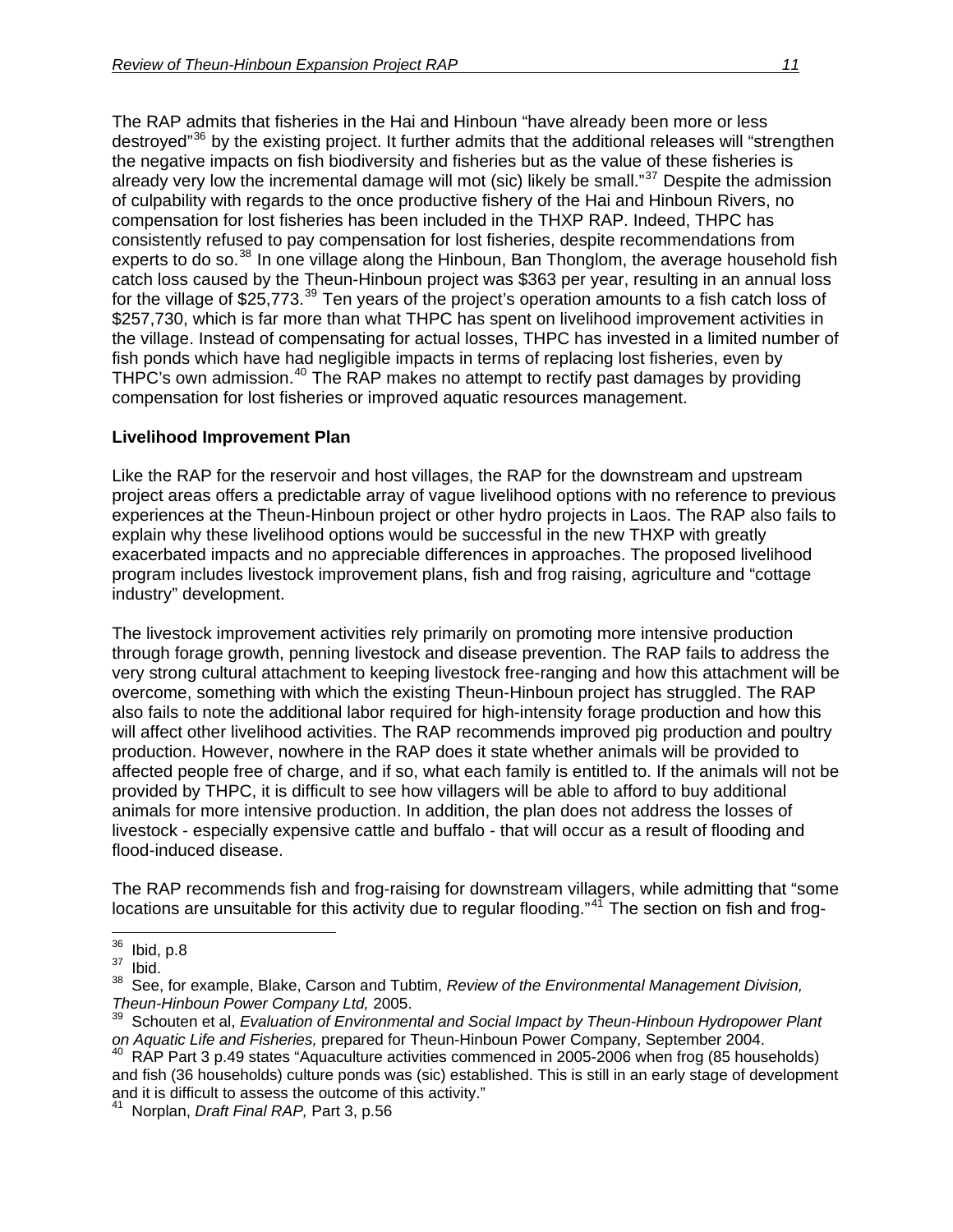raising contains only general recommendations on the activities and provides no specific recommendations regarding what villagers will be entitled to, whether the aquaculture activities will be subsidized, and for how long. The criticisms outlined on page 6 apply equally to this section.

Another proposed livelihood option is cash crop production and mixed orchard/plantations. The RAP admits that this may be of limited interest to affected people since cash crop production has already been tried by THPC with limited success. The affected areas are generally far from markets and villagers prefer to grow rice for domestic consumption. The RAP states that promising options may include growing garlic, planting abandoned rice fields with flood-tolerant annual field crops, and growing flood-tolerant orchard species. While some of these recommendations may be feasible in the medium to long-term, the proposals are vague, untested and unproven in terms of meeting income targets. They also ignore the fact that the Hinboun's high turbidity may be a significant problem for viability of even flood-tolerant crops. The RAP does not cite experience, data or other evidence to support the recommendations.

The final and most important part of the livelihood restoration package, and the one of most concern to affected people, is rice production. Here the RAP recommends three options:

- (1) Provision of replacement paddy fields above flood-risk levels. As discussed above, the amount of land available for this is likely to be small.
- (2) Forego wet season rice production in flood-prone areas and develop gravity-fed irrigation systems to engage in dry season paddy production. The RAP admits that "few, if any villages will be able to pursue this option" presumably due to the lack of suitable gravity-fed irrigation sites.<sup>[42](#page-11-0)</sup>
- (3) Forego wet season rice production and undertake dry season rice production with THPCsubsidized energy costs. THPC has committed to pay the electricity pumping costs of irrigation until the end of the concession, but the RAP notes that "diesel engines must be replaced with electric motors and electrification of villages completed."<sup>[43](#page-11-1)</sup> While it is commendable that THPC has committed to cover these costs, it is unclear whether they will pay for diesel fuel costs until all villages are electrified, which could take years (many villages along the Hinboun are still waiting for electrical connections promised to them since 1998). In addition, THPC has been subsidizing dry season rice production for several years in the Hinboun valley with limited success. As noted above, the RAP states in an earlier section that "marginal benefit was obtainable overall but many villages lose money on this activity".<sup>[44](#page-11-2)</sup> The RAP further admits that "some farmers" abandoned the activity. This is corroborated by the FIVAS report which notes the "growing failure of this programme" as evidenced by abandoned irrigation pumps along the banks of the Hinboun. The report notes that there has been a steady increase in debt to the village Savings and Credit Funds as a result of the program, while the poorest farmers have been gradually withdrawing from the scheme. FIVAS further explains that the attempts at cultivating dry season corn were unsuccessful as well, as yields were disappointing and offered prices were low.<sup>[45](#page-11-3)</sup> Yet there is no discussion of why this next phase would be any different and what THPC will do to regain the lost confidence of farmers and to ensure profitability of dry season rice.

<span id="page-11-1"></span><span id="page-11-0"></span><sup>42</sup>  $\frac{42}{43}$  Ibid, p.58<br> $\frac{43}{44}$  Ibid, p.49

<span id="page-11-3"></span><span id="page-11-2"></span><sup>&</sup>lt;sup>45</sup> FIVAS, *Ruined Rivers, Damaged Lives*, p.48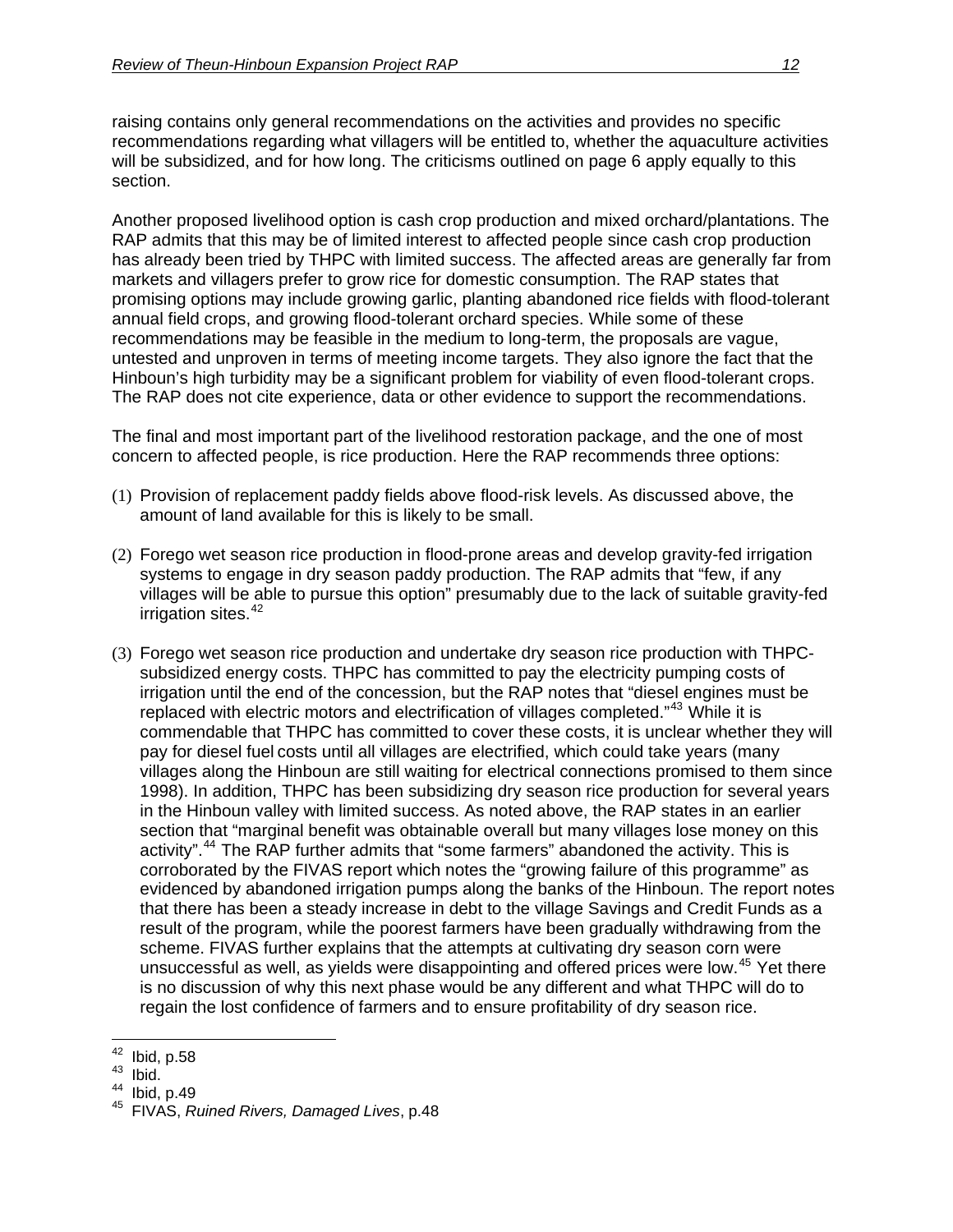## **Other Concerns**

- *Failure to account for impacts of erosion and sedimentation on livelihoods.* The RAP does not mention the impacts that increased erosion and sedimentation will have on water quality and villagers' livelihoods. In the Nam Hai alone, RMR estimates that as of 2005 the river channel had widened by about 45 meters, leading to loss of around 68 ha of land.[46](#page-12-0) RMR estimates the value of this land to be between \$100,000 and \$136,000, yet villagers have received no compensation for this loss. The amount of land lost to erosion would have increased in the three years since, and this does not include the land that has been lost in the upper Nam Hinboun. This erosion will be exacerbated by additional releases of water and THPC's failure to increase the size of the surge pond. THPC does not intend to implement any engineering works to control the erosion, presumably because they deem such measures to be too costly. As a result, proportionally greater amounts of land will be eroded away, and subsistence farmers will be forced to pay the cost of THPC's irresponsibility.
- *Failure to account for riverbank garden losses.* The increased flows into the Hai and Hinboun will also negatively impact dry season riverbank gardens, many of which had been restarted by the villagers following the failure of THPC's gardens. There is no mention in the RAP of these impacts and how villagers will be compensated.
- *Hazards of river crossings and river use not addressed.* The existing project has already made dry season river crossings hazardous along the lower Nam Hai and upper Nam Hinboun. Many villages have fields on the other side of the river, and in some villages children have to cross the river to get to school. While THPC promised to build bridges in some villages, these promises never materialized and children have been forced to paddle across a hazardous and fast-flowing river to get to school each day.<sup>[47](#page-12-1)</sup> As a result of the lack of river crossings and the unpredictable water releases from the Theun-Hinboun project's power station, several people have died in the river. This situation will only get worse after THXP is built, endangering the lives of thousands of residents. Navigation, river crossing, bathing, washing and swimming will become potentially deadly exercises due to the faster additional flows. Yet the RAP only states that "access between village sites and fields in the lower Nam Hai needs to be addressed. The feasibility of each of the options… needs to be analyzed."[48](#page-12-2) There is no mention of what additional warning systems will be put in place to ensure the safety of villagers during times of plant shutdown and re-operation. The RAP does not include firm financing to install river crossings.
- *Failure to address impacts along the Nam Theun-Nam Kading.* The existing Theun-Hinboun project has had impacts on the livelihoods of villagers living downstream of the dam site along the Nam Theun-Nam Kading River. Domestic water supplies have been impaired and fisheries have decreased as a result of lower water levels and flows. These problems will be exacerbated by the additional water diversions into the Hai and Hinboun Rivers. However, the current RAP absolves THPC from all responsibility for this issue, stating that it will be the responsibility of the Nam Theun 1 Hydropower Project, a

 $\overline{a}$ 

<span id="page-12-0"></span><sup>&</sup>lt;sup>46</sup> Resource Management and Research, *Theun Hinboun Expansion Project Social Action and*<br>*Environmental Management Plans*, Draft, 11/20/2006, p2-24

<span id="page-12-1"></span>*Environmental Management Plans,* Draft, 11/20/2006*,* p2-24 47 FIVAS, *Ruined Rivers, Damaged Lives,* p.7 48 Norplan, *Draft Final RAP,* Part 3, p.45

<span id="page-12-2"></span>